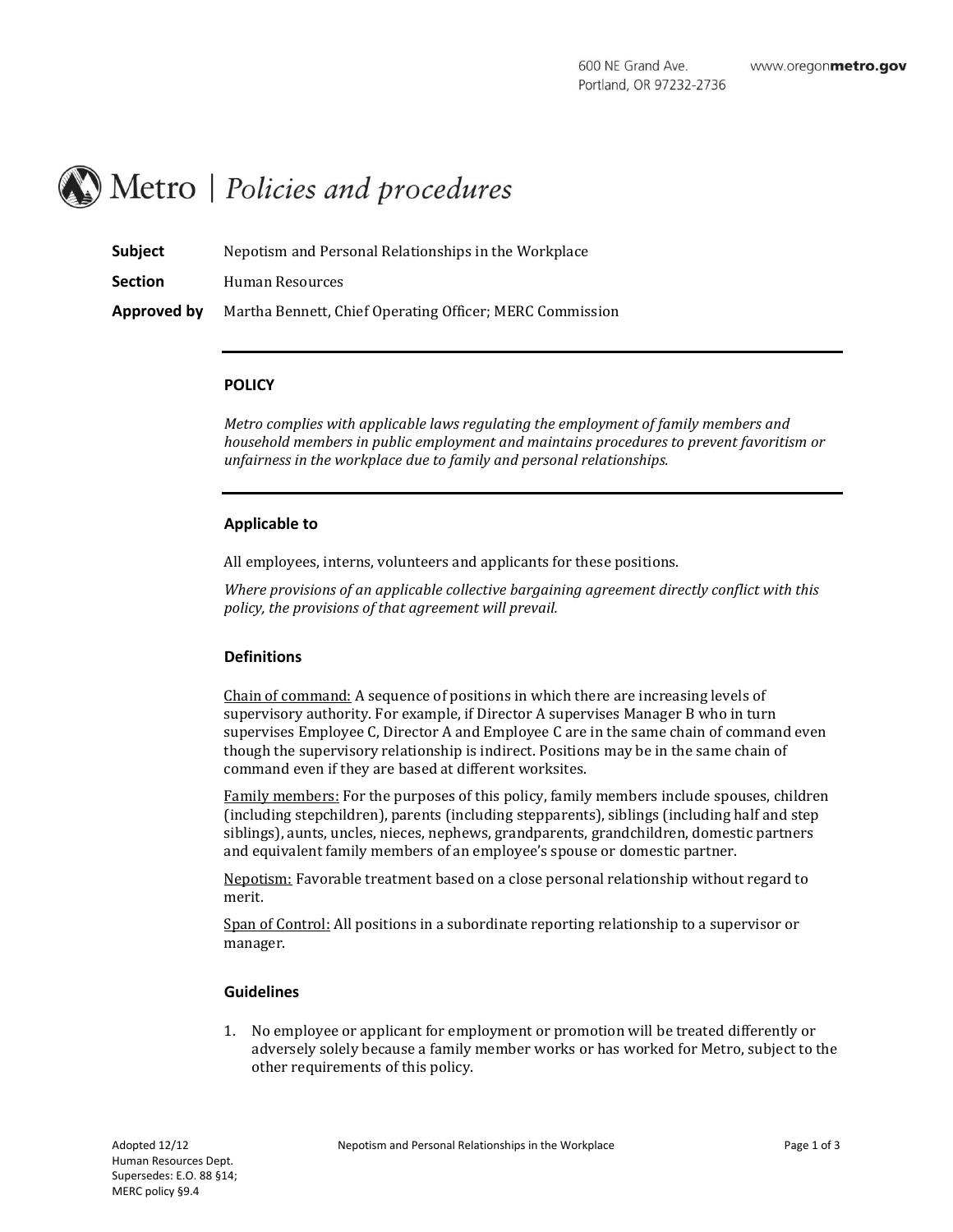- 2. Family members, household members and romantic partners shall not work together in a direct supervisory-subordinate relationship under any circumstances.
- 3. Family members, household members or romantic partners in the same department, chain of command, or span of control are cautioned to conduct themselves professionally or be subject to discipline and possible separation of the working relationship.
- 4. Employees must notify the Department Director or HR Director of any current or potential supervisor-subordinate relationships that may be prohibited or subject to a review requirement under this policy.

## **Procedures**

## **Employment decisions**

- 1. An employee may not appoint, employ, promote, discipline, demote, or fire a family member, household member or romantic partner.
	- a. No employee may participate in any official discussion or decision related to the employment of a family member, household member, or romantic partner, even if the employees do not work in the same department, chain of command, or span of control.
		- i. Example: No employee may serve on an interview panel or otherwise participate in the screening process for a position for which a family member, household member or romantic partner is a candidate.
		- ii. Exception: Metro may obtain an employee's statement about an employee who is a family member, household member or romantic partner if it is material to an internal or legal investigation and consistent with business necessity and applicable law. The relationship will be noted and taken into account when evaluating the statement.
	- b. In order to comply with legal conflict of interest requirements, the HR Director and Office of Metro Attorney (OMA) must be consulted immediately in any situations that could fall under this policy.

## **Supervisory relationships**

- 2. Family members, household members, and romantic partners shall not work together in a direct supervisory-subordinate relationship under any circumstances.
	- a. If employees are in a relationship prohibited by this policy, they must notify the Department Director or HR Director and propose a plan for separating the supervisory-subordinate working relationship.
	- b. One employee or the other must transfer to a different position in the agency or leave employment within 30 days. The HR Director may extend this time period if there is a clear plan and timeline for separation and an extension is consistent with Metro's legal, ethical, and business interests.
	- c. The affected employees are responsible for recommending which employee will transfer or leave employment. The final determination will be made by the HR Director.
	- d. If no solution is reached within the designated time period, both employees will be terminated.